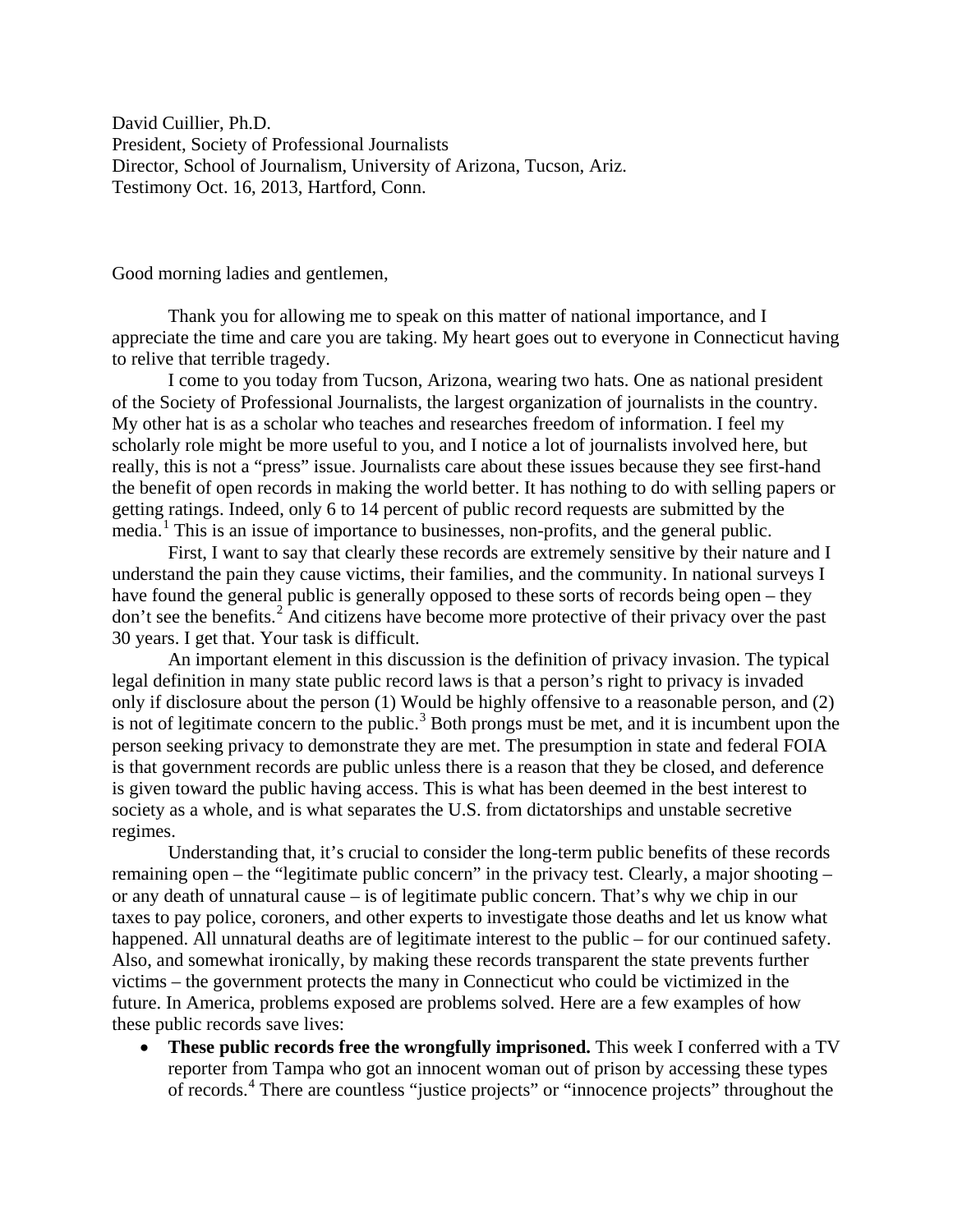nation – often law school students who find information through these records leading to the release of those wrongfully imprisoned. The Medill Justice Project at Northwestern University, for example, has freed many people from prison through these types of records.<sup>[5](#page-4-0)</sup>

- **These public records help victims' families find justice.** The Tampa reporter mentioned above also used 911 audio tapes to investigate a botched murder investigation. The actual audio recording, not a transcript, was crucial to the case because of background voices analyzed by experts. He also used autopsy photos to expose problems in the Army's death investigation of one of its recruits.<sup>[6](#page-4-1)</sup> There's a case in Georgia right now where parents of a dead teen are trying to get photos to see if he was murdered in a school gym wrestling mat. There are more than 40,000 professional journalists in the country who depend on these types of records to help victims' families in their communities.[7](#page-4-2)
- **These public records expose problems in society.** These records go beyond criminal activity. For example, Toyota had known for some time of a problem with some of its vehicles' accelerators getting stuck, yet the company was criticized for taking inadequate steps to fix the problem. In 2009 an off-duty state trooper in California was driving with three passengers when his accelerator got stuck and his car drove into an SUV at 120 mph, flipped and rolled, killing all in the car. The 911 tape was made public and posted on the Internet. In the tape, a passenger explains the situation and listeners can hear screams as the vehicle crashes. There was so much public outrage because of the horrific audio recording that Toyota had little choice but to recall vehicles immediately, potentially saving others worldwide from a similar fate.<sup>[8](#page-4-3)</sup>
- **These public records preserve the integrity of our justice system.** When it comes down to it, open government is about preserving democracy.[9](#page-4-4) More than any other kind of public record, criminal justice proceedings have traditionally been open to ensure an honest system, so we do not allow the government to abuse its power as we see in thirdworld nations. We must remain vigilant or we will slide into a secret police state. Already we have started down that path. Just look at the federal government's use of rendition – imprisoning and torturing people, including U.S. citizens, and then hiding it, using the legal justification of protecting the privacy of prisoners and victims. I've seen local police agencies starting to use this reasoning to hide abuses. Is that what we want?

Ultimately, you have two choices, and either way you will hurt someone – there is no way around it. You may choose to close these records categorically to protect the victims and families from the potential pain and discomfort of seeing these photos and hearing these 911 tapes, either in traditional media or online. But if you do, you will create future victims of murder, rape, police brutality, false imprisonment, and consumer product malfeasance, in addition to eroding the public trust in government. You must weigh whether it is worth killing and hurting people in the future to protect the feelings and sensitivities of current victims and their families. This is not an easy place to be – you are faced with a difficult conundrum.

Some have sought compromise – ways of protecting victim privacy while still allowing the public access to information for preventing future victims. I applaud the intentions but unfortunately, based on what I've seen nationwide, I do not see them as workable. Categorical exemptions will not serve the public, and including the word "unwarranted" in the exemptions will not help. Research shows that records custodians err on the side of secrecy and will automatically keep the records secret, whether that secrecy is warranted or not.<sup>[10](#page-4-5)</sup> Indeed, about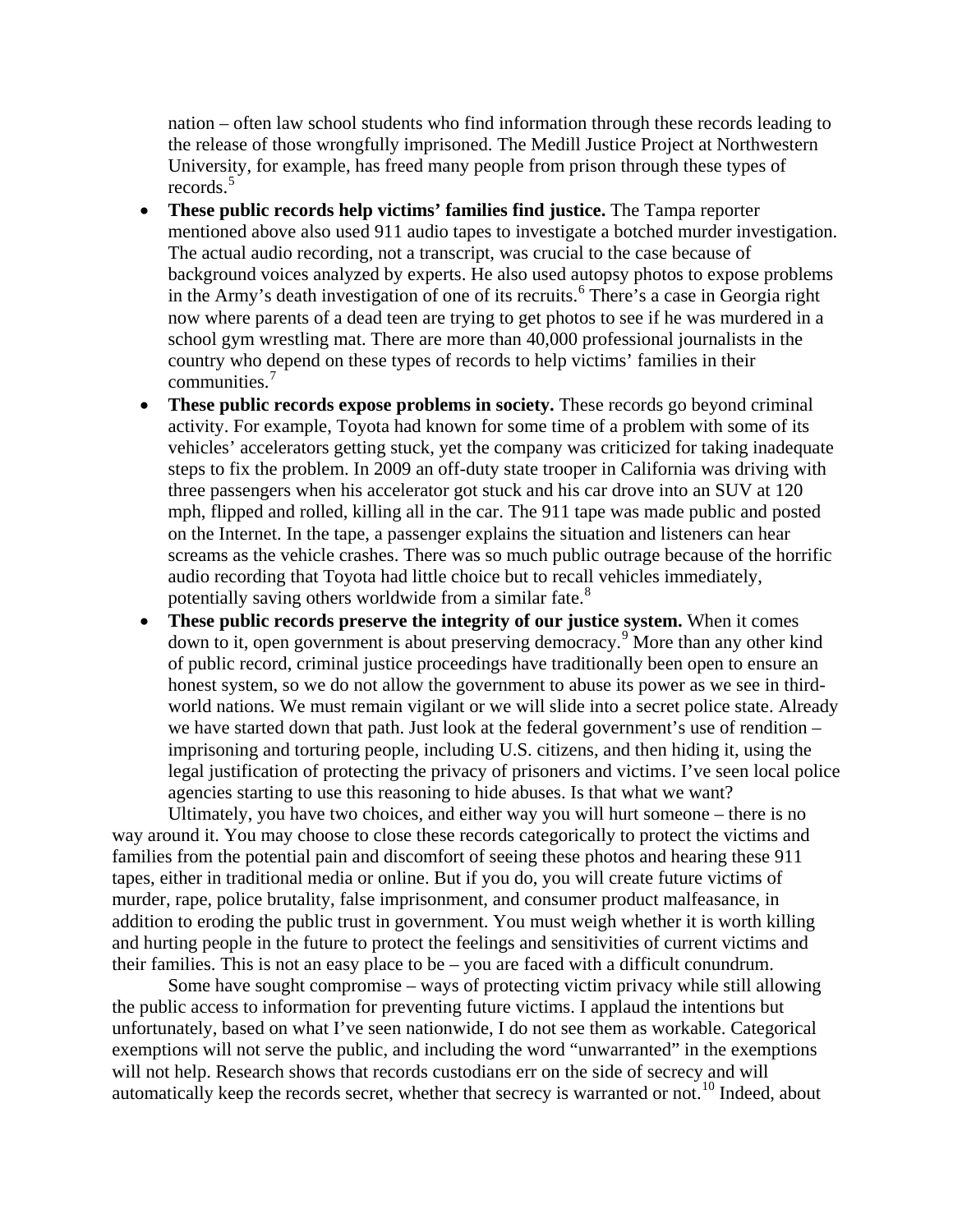three-quarters of police agencies nationwide, on average, illegally deny requesters' access to simple police reports, even without an exemption.<sup>[11](#page-4-6)</sup> Another proposed compromise is to allow people to view photos or listen to 911 tapes but not get copies unless an independent arbiter rules them public. This will require someone to decide whether or not copies should be made. Who is to do this? Courts are expensive and intimidating to the average person. Ombudsman systems are cumbersome and take too much time for issues that demand immediate attention.<sup>[12](#page-4-7)</sup> Ultimately, the result is essentially the same as blanket secrecy, and ultimately more people will be harmed. Some have recommended allowing access for just journalists, but how do you define a "journalist" today?<sup>[13](#page-4-8)</sup> And why exclude genealogists, historians, victim advocates, the ACLU and others who rely on these records to help the public? I also would not set an age for protection for the very reasons I outlined above. If one seeks to protect children from those records then the state will create more child victims of domestic violence, murder in the care of child protection, and more victims of school violence. I cannot fathom creating law that would knowingly victimize more children. I also would not create a system that lets families hide records that could save future lives. Some states allow notification of victims and families when records are released to the public, $^{14}$  $^{14}$  $^{14}$  but families should not be able to dictate whether the records should or should not be released. Family members should not have the power to allow the victimization of more people.

A last point I would like to make is that from a big-picture perspective, Connecticut is heading down a dark path. My research indicates that this state is becoming one of the more secretive in the nation, which is surprising given the long tradition of the FOI Commission and the status Mitch Pearlman and others have had nationally and internationally. Every state has parts of its laws that are more transparent and parts that are more secretive. When you aggregate and look at the big picture, as I did by looking at a dozen different ratings of state transparency, Connecticut has ranked smack in the middle –  $25<sup>th</sup>$  in the nation, to be exact. Now with these provisions it sinks into the more secretive part of the country. It's now what I call a dark state. The law here is worse, overall, than New York and New Jersey. And I certainly wouldn't look to federal statutes and case law for guidance. In fact, more than 40 nations have more progressive public record laws than ours, including Serbia, Azerbaijan, Liberia, and Mexico.<sup>[15](#page-4-10)</sup> The U.S. used to be a leader in transparent government. Not any longer, and we are losing it little by little. Like frogs in a slowly boiling kettle of water. We're headed for soup.

Ultimately, making these records secret won't make Connecticut better, or protect citizens. Not in the long run. The horrific, terrible events of December 14 will never go away, especially for the victims and their families. For that I am truly sorry. But hiding these records from the public will only cause more pain, more victimization, for more people. I know it is difficult, especially given the emotions and sensitivities from this horrific national tragedy, but to best serve the entire population of Connecticut, transparency is the the best long-term policy. Some of the worst laws are created with the best of intentions following the worst of circumstances. That appears to be the case here. I would hate to be in your shoes – to balance the needs of the few for the many, but essentially, whether it's comfortable or politically feasible, that's what needs to be done.

Thank you, and best wishes.

David Cuillier, Ph.D.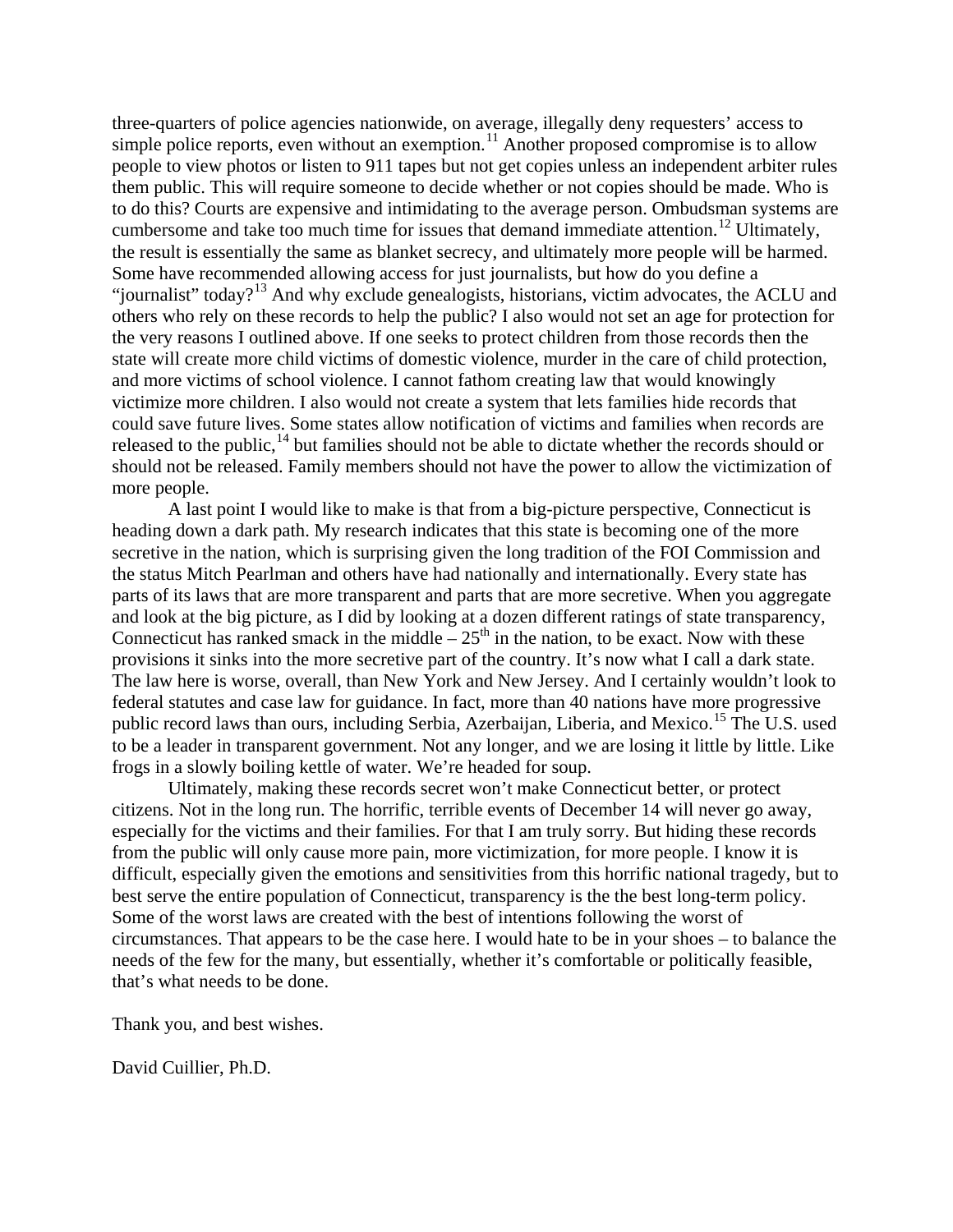## Endnotes

 $\overline{\phantom{a}}$ 

<span id="page-3-0"></span><sup>1</sup> See a 2001 study by the Heritage Foundation, "Few Journalists use the Federal Freedom of Information Act," [http://www.heritage.org/Press/MediaCenter/FOIA.cfm;](http://www.heritage.org/Press/MediaCenter/FOIA.cfm) and "Frequent Filers: Businesses make FOIA their

<span id="page-3-1"></span>Business," by the Coalition of Journalists for Open Government,<http://www.spj.org/rrr.asp?ref=31&t=foia> <sup>2</sup> For studies examining public attitudes toward freedom of information, see David Cuillier, *Access Attitudes: A Social Learning Approach to Examining Community Engagement and Support for Press Access to Government Records,* 85 JOURNALISM & MASS COMM. Q. 549 (2008); David Cuillier, *The Public's Concern for Privacy Invasion and its Relationship to Support for Press Access to Government Records,* 25 NEWSPAPER RES. J., 95 (2004); Joseph Phelps & Matthew D. Bunker, *Direct Marketers' Use of Public Records: Current Legal Environment and Outlook for the Future,* J. OF INTERACTIVE MARKETING, Winter 2001, at 33; Suzanne J. Piotrowski & Gregg G. Van Ryzin, *Citizen Attitudes Toward Transparency in Local Government,* 37 AM.REV. OF PUB. ADMIN. 306 (2007); David Cuillier & Suzanne J. Piotrowski, *Internet Information Seeking and its Relation to Support for Access to Government Records,* 26 GOV. INF. Q. 441 (2009) (found positive relationship between Internet use and support for access).

<span id="page-3-2"></span> $3$  See, for example, the Revised Code of Washington (state), 42.56.050, with this definition for privacy invasion.

<span id="page-3-3"></span><sup>4</sup> See "Small Town Justice" by Doug Smith of WTVT-TV, Tampa, Florida, at [http://vimeo.com/29489646.](http://vimeo.com/29489646)<br><sup>5</sup> See http://www.medilljusticeproject.org/

<sup>6</sup> 911 audio records were crucial in an investigation, based on voices in the background that weren't on the transcript, see [http://www.youtube.com/watch?v=t0GmdWu0yIc.](http://www.youtube.com/watch?v=t0GmdWu0yIc)

For autopsy photos being helpful to investigate an Army recruit's death, see another investigation by Smith at <http://www.myfoxtampabay.com/story/18043376/father-furious-over-armys-snake-story><br><sup>7</sup> See examples of how increased secrecy has impeded journalistic reporting by Robert McClure, *A Flawed Tool:* 

*SEJ Study Finds FOIA Little Used, Plagued by Delays,* 15 SE J. *(*Society of Environmental Journalists) 5 (2005), http://www.sejarchive.org/site/sejournal/past/sej\_fa05.pdf (last visited Feb. 22, 2010); Jennifer LaFleur, *The Lost Stories: How a Steady Stream of Laws, Regulations and Judicial Decisions have Eroded Reporting on Important Issues*, Reporters Committee for Freedom of the Press (2003),<http://www.rcfp.org/loststories/> (last visited Feb. 22, 2010); Charles Lewis, *Freedom of Information Under Attack in the Name of 'Homeland Security,' the Work of Journalists is Made Harder,* 56 NIEMAN REP. 84 (2002); Pete Weitzel, Beware of Regulatory Creep as Secrecy Shrouds Records, THE IRE J., Nov.-Dec. 2004, at 15; Ben Welsh, *Privacy, Security Block Access to Data,* UPLINK*,*

Jan.-Feb. 2006, at 8. <sup>7</sup> For an explanation of different state models, see Harry Hammitt, *Mediation Without Litigation,* [http://www.nfoic.org/hammitt\\_mediation\\_without\\_litigation](http://www.nfoic.org/hammitt_mediation_without_litigation) (last visited Feb. 22, 2010); Daxton R. Stewart, *Managing Conflict Over Access: A Typology of Sunshine Law Dispute Resolution Systems,* Presented at the Association for Education in Journalism and Mass Communication annual conference (2008), Chicago. <sup>8</sup> See news coverage, for example, a[t http://www.nbcnews.com/id/33077383/;](http://www.nbcnews.com/id/33077383/) The audio 911 recording is still posted

on YouTube at http://www.youtube.com/watch?v=03m7fmnhO0I.

<sup>9</sup> See Vincent Blasi, *The Checking Value in First Amendment Theory,* 2 LAW & SOC. INQUIRY 521 (1977), pages 609-610, who argues that "the First Amendment may require that journalists have access as a general matter to some records…"; also for further readings on the importance of access to information as a check on government, see HAROLD L. CROSS, THE PEOPLE'S RIGHT TO KNOW: LEGAL ACCESS TO PUBLIC RECORDS AND PROCEEDINGS (Columbia University Press 1953); ALEXANDER MEIKLEJOHN, FREE SPEECH AND ITS RELATION TO SELF-GOVERNMENT (Harper 1948); Aimee C. Quinn, *Keeping the Citizenry Informed: Early Congressional Printing and 21st Century Information Policy,* 20 GOV'T INFO. Q. 281 (2003); TED GUP, NATION OF SECRETS: THE THREAT TO DEMOCRACY AND THE AMERICAN WAY OF LIFE (Doubleday 2007); Peter Hernon, *Government Information Policy in a Time of Uncertainty and Change*, *in* FEDERAL INFORMATION POLICIES IN THE 1990S: VIEWS AND PERSPECTIVES (Peter Hernon, Charles R. McClure & Harold C. Relyea eds., Ablex Publishing 1996); ALASDAIR ROBERTS, BLACKED OUT: GOVERNMENT SECRECY IN THE INFORMATION AGE (Cambridge 2006).

<sup>10</sup> Michele Bush Kimball, *Law Enforcement Records Custodians' Decision-Making Behaviors in Response to Florida's Public Records Law, 8 COMM. L. & POL'Y 313 (2003).* 

<sup>11</sup> David Cuillier, Honey v. Vinegar: Testing Compliance-Gaining Theories in the Context of Freedom of Information Law, 15 Comm. L. & Pol'y 203-229 (2010).<br><sup>12</sup> Daxton R. Stewart, *Managing Conflict Over Access: A Typology of Sunshine Law Dispute Resolution Systems*, 1 J.

Media Law & Ethics 49 (2009).